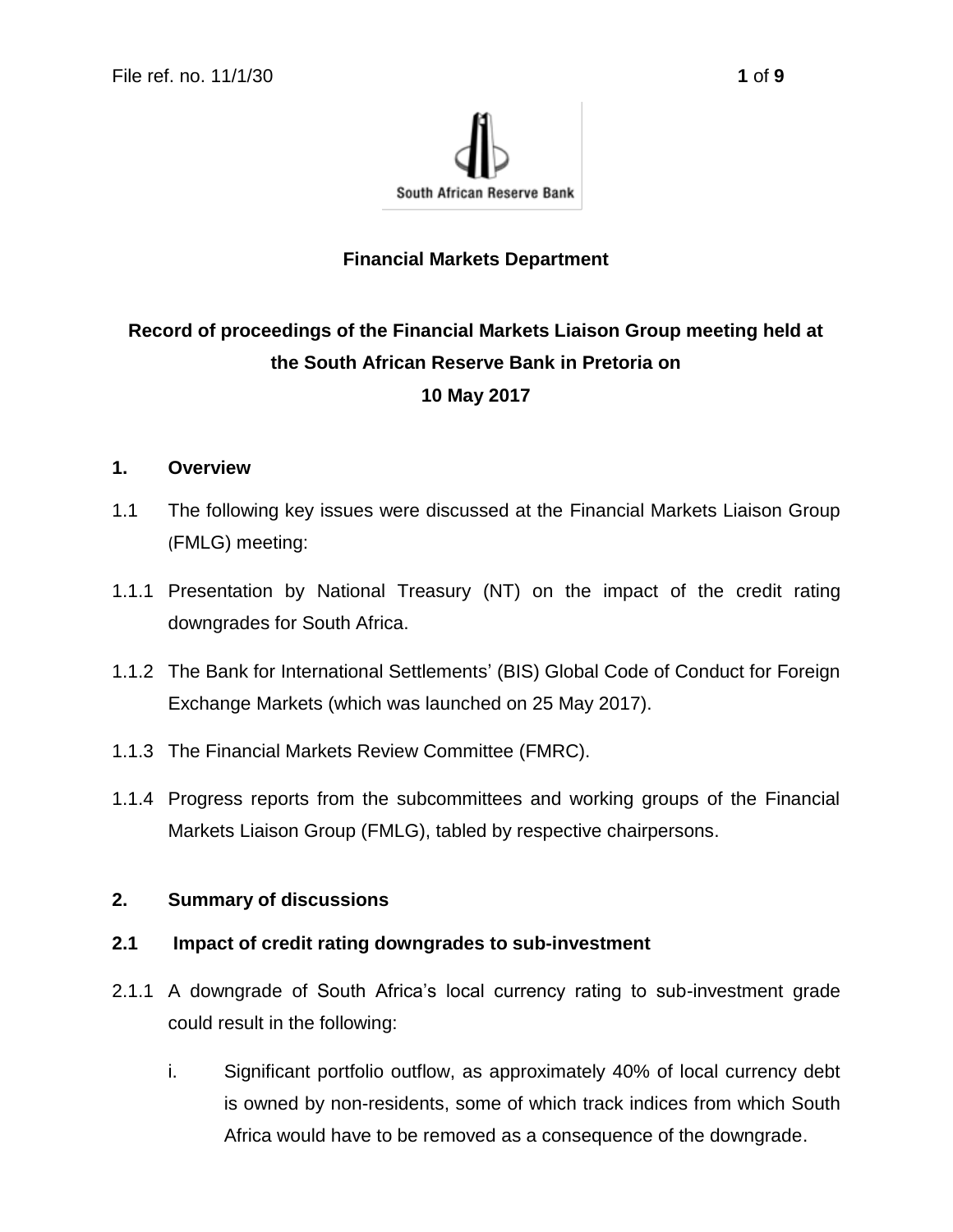- ii. Increases in bond yields which could lead to increased government funding costs, while currency depreciation could lead to an increase in the stock of government debt (when government foreign currency is converted at a weaker rand exchange rate).
- iii. A possible downward revision of the gross domestic product (GDP) growth forecast when compared to estimates contained in the 2017 Budget.
- iv. Potential inflationary pressure resulting from a sharp and extended depreciation of the domestic currency, possibly requiring policy tightening.
- 2.1.2 The SARB restated its policy of leaving the exchange rate to be determined by market forces, but confirmed that it will seek to protect the orderly functioning of financial markets and provide liquidity should the need arise in the wake of markets becoming dislocated.
- 2.1.3 Banks noted that the rating agency, Standard & Poor's Global (S&P Global), had not recalibrated South Africa's national rating scale following its downgrade of South Africa's sovereign rating in April 2017, which could result in investors breaching their mandates. In addition, this could lead to market distortions as investors may reduce their exposures to banks' debt instruments while they renegotiate their mandates. Commercial banks and the Association for Savings and Investment South Africa (ASISA) would jointly approach S&P Global to request an urgent recalibration of the national rating scale.
- 2.1.4 The local market has discounted the risk of a possible one-notch downgrade to Baa3 by the rating agency Moody's Investors Service (Moody's). A two-notch downgrade to sub-investment grade, although seen as unlikely, might have a severe negative impact on the market.

#### 2.2 **Global foreign exchange code (the Global Code)**

2.2.1 The Global Code sets out principles of good practice in the wholesale foreign exchange market and provides a common set of guiding principles to the market, with the intention to promote a robust, fair, liquid, open and transparent market.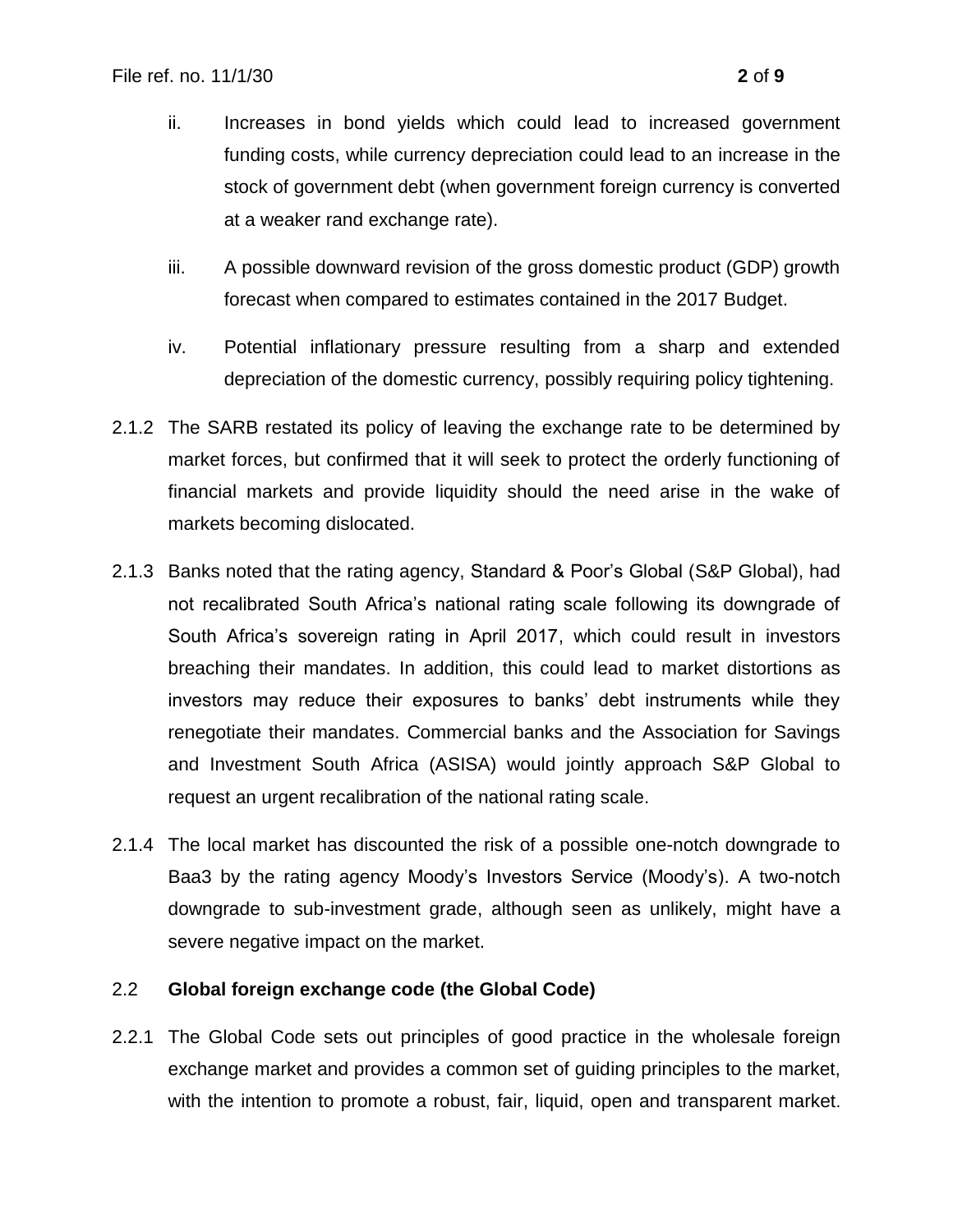The Global Code has been drafted in a sufficiently flexible manner with guiding principles that could be adapted to the scale of operations of affected institutions.

- 2.2.2 The SARB had an opportunity to contribute to the development of the Global Code by a way of providing comments, and South Africa was invited to become a member of the Global Foreign Exchange Committee that will assume the role of administrator for the Global Code going forward. The Global Foreign Exchange Committee would comprise one representative from the central bank and one from the private sector from member foreign exchange committees.
- 2.2.3 Following earlier consultations with its foreign exchange subcommittee, the FMLG endorsed the Global Code and the joint statement to be issued by a number of major foreign exchange jurisdictions (attached as Annexure A hereto).
- 2.2.4 The FMLG agreed that the structure of the South African foreign exchange committee needs revisiting in light of South Africa becoming a member of the Global Foreign Exchange Committee.

#### 2.3 **Financial Markets Review Committee**

- 2.3.1 Building on the review of foreign exchange operations of local authorised dealers conducted in 2015, the SARB, Financial Services Board (FSB) and NT established the Financial Markets Review Committee (FMRC) to propose recommendations to reinforce conduct standards in the wholesale financial markets. The review will look at the standards and practices in South Africa's wholesale financial markets, both regulated and unregulated, in terms of governance, accountability and incentives, and will ultimately develop recommendations for overall conduct standards to enhance the integrity of South Africa's financial markets. Mr. James Cross was appointed as the Chairperson of the FMRC, and the SARB, FSB and NT will each nominate two senior staff members to participate in the activities of the FMRC on a part-time basis.
- 2.3.2 The FMRC officially commenced with its duties on 15 May 2017 and the review process, which will include consultations with a wide range of market participants, is envisaged to take up to 18 months to complete.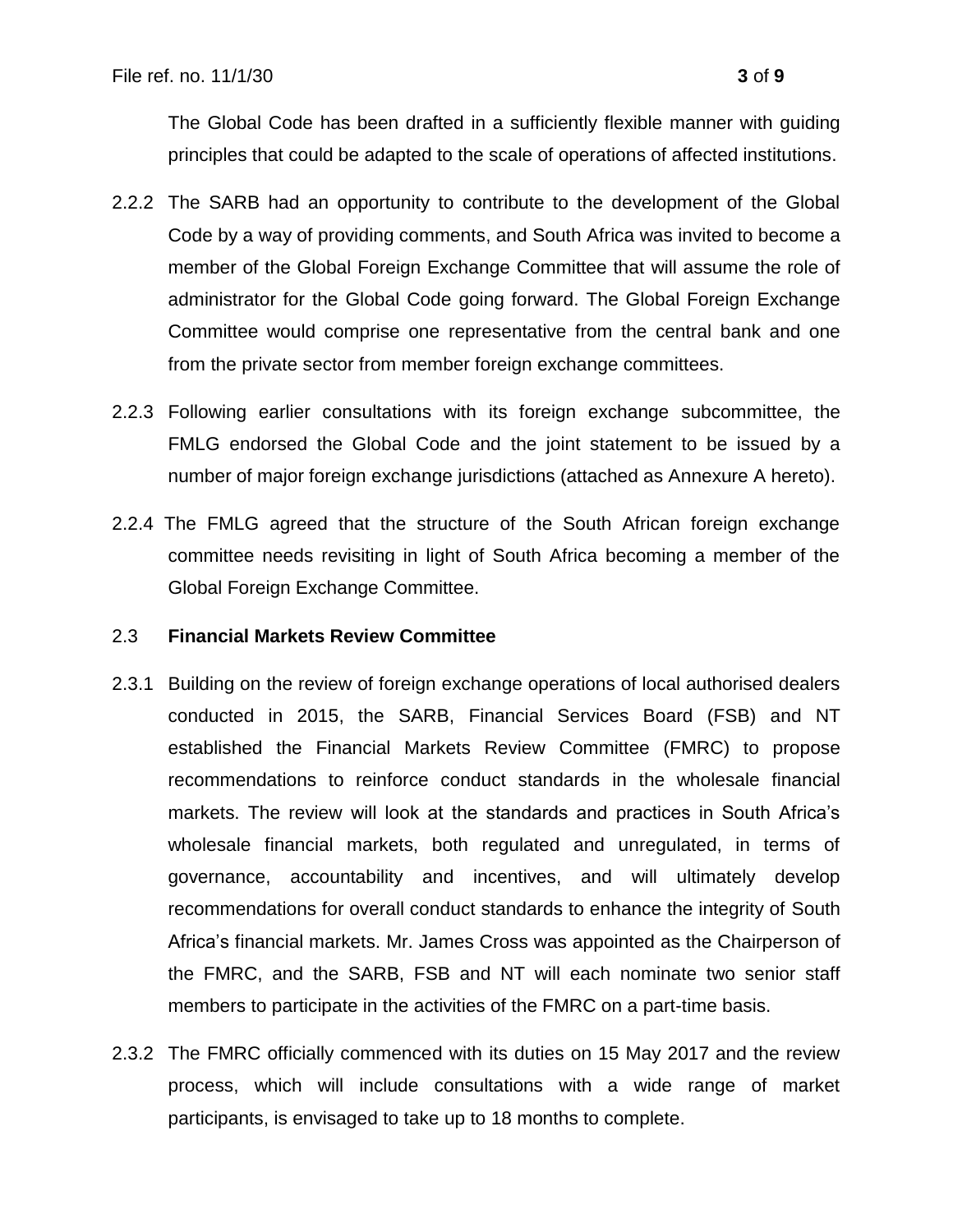## 2.4 **Feedback from the Money Market Subcommittee (MMS) and Reference Rate Working Group (RRWG)**

- 2.4.1 The Money Market Subcommittee held meetings on 28 November 2016 and 3 April 2017.
- 2.4.2 Consultation paper on reference rate reform:
- i. At its meeting on 17 October 2016, the FMLG resolved that the SARB would draft a consultation paper on the reform of domestic benchmark and reference rates for publication towards the end of March 2017. During consultations with banks, asset managers and hedge funds it became clear that the project is more complex than what was initially envisaged. It is now envisaged that the consultation paper will be released in early 2018.
- 2.4.3 New monetary policy implementation framework:
- i. Good progress has been made with the review of the SARB's policy implementation framework. Several internal workshops were held. Once the proposals have been endorsed by the SARB's executive, the Financial Markets Department will engage with the relevant external stakeholders prior to any changes being implemented.
- ii. The purpose of the review is to improve transparency in the money market, enhance the ability of the SARB to influence market rates (especially short-term rates) and to better monitor the effectiveness of the monetary policy transmission mechanism. The existence of credible reference rates will be a prerequisite for the transition to any new framework.
- 2.4.4 Committed liquidity facility:
- i. The planning cycle for the 2018 committed liquidity facility (CLF) will start in June/July 2017. For this purpose, the CLF Implementation Committee (CLFIC) was established in the SARB. Issues regarding the CLF and the related Guidance Notes should be forwarded to the CLFIC.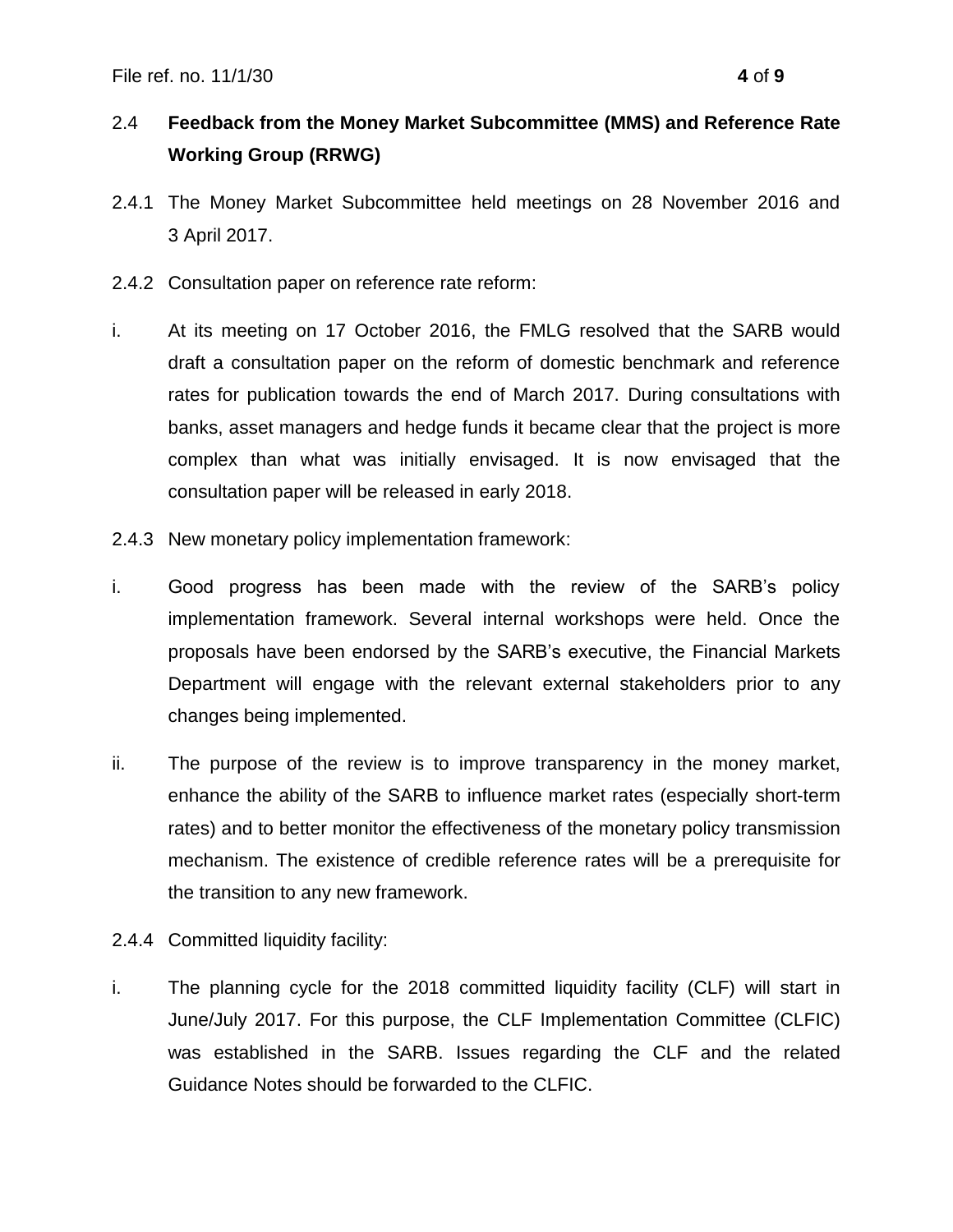#### 2.4.5 End-of-day square-off:

- i. The supplementary facility is now being used more regularly by the commercial banks in the end-of-day square-off. Banks nevertheless again raised concerns that when the market is short, some banks with surplus positions do not provide liquidity in the interbank market. It was emphasised that this inefficiency in the interbank market was the main reason why the development of a secured interbank market was urgent. Some banks, once again, proposed that the standing facility deposit rate should be lowered to zero in order to dissuade some commercial banks from leaving excess funds in their South African Multiple Option Settlement (SAMOS) accounts. It was also mentioned, however, that even if the rate was lowered to zero, some funds would be, nonetheless, deposited into the facility due to the structural set-up of some commercial banks.
- 2.4.6 Strate collateral management proposal:
- i. Strate organised a workshop to discuss progress and challenges with the development of the secured interbank market, the shortage of collateral in the money market, and proposals to broaden the range of eligible collateral for the liquidity coverage ratio (LCR). The workshop also deliberated on proposals on how the Strate tri-party collateral management system could possibly be used as a platform to calculate a secured overnight benchmark rate, in particular general collateral (GC) repurchase (repo) rates.
- 2.4.7 Extension of the pool of eligible collateral for the weekly repo rate:
- i. Commercial banks reported that they are working on a proposal for the SARB's consideration to expand the pool of eligible collateral for its refinancing operations. These proposals will be made in the context of the increased demand for high-quality liquid assets (HQLA) by banks to comply with Basel III liquidity ratios.
- 2.4.8 Money market yield curve:
- i. ASISA had again raised the issue that, despite the resolution that the JSE Limited (JSE) would harvest rates longer than 12 months from the commercial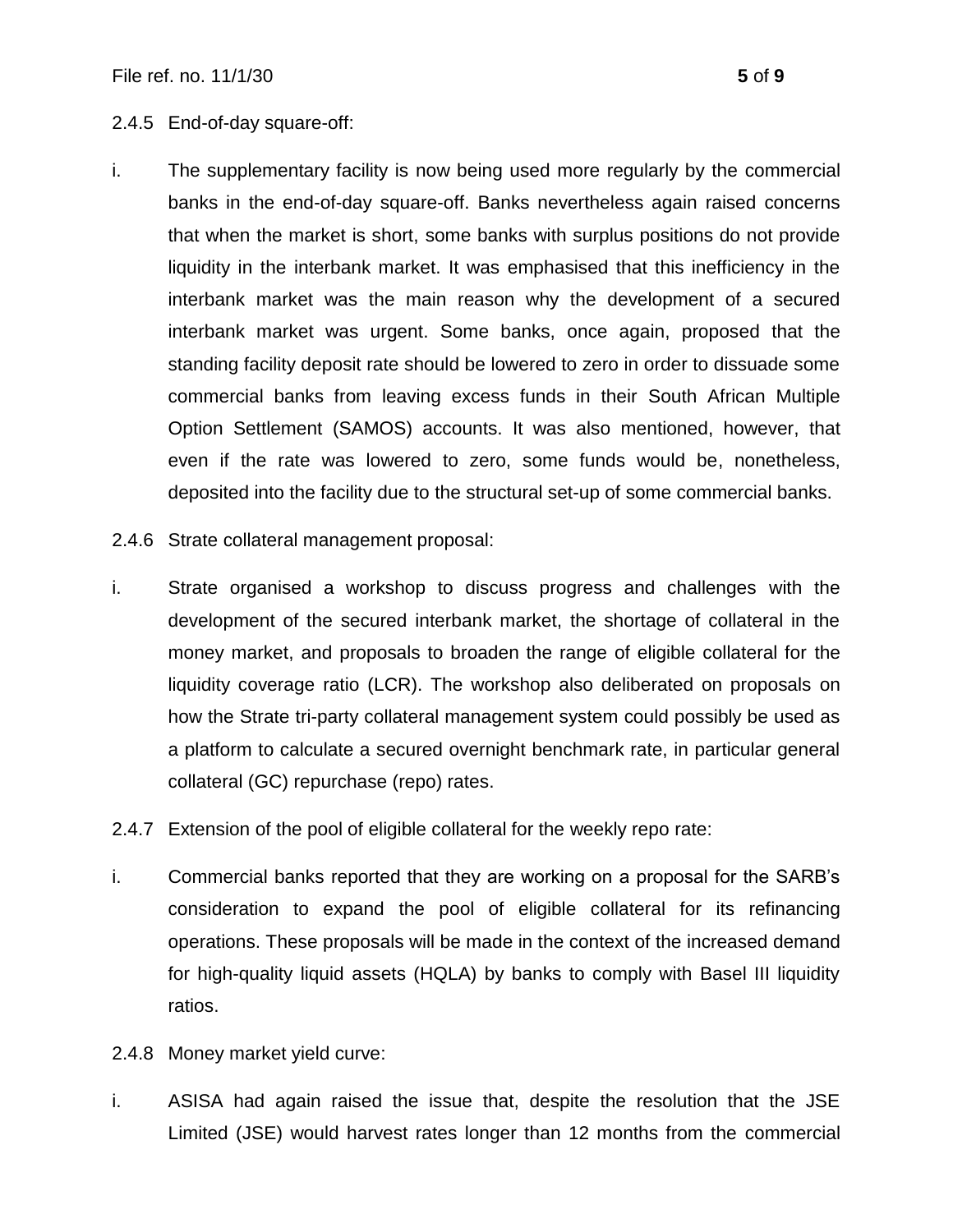banks' negotiable certificate of deposit (NCD) screens to calculate a money market curve with a maturity of three years, it appears that this was still not happening.

- ii There seems to be different interpretations between the JSE and commercial banks with regard to how firm longer-term NCD rates posted on the banks' screens are for trading. An annexure to the Johannesburg Interbank Average Rate (Jibar) Code would be drafted to formalise the process of constructing a long-term money market curve.
- 2.4.9 Enhancing liquidity in the secondary market for Treasury bills:
- i. A working group had been established, comprising representatives from the JSE, Strate and the five major commercial banks to formalise proposals for promoting liquidity in the secondary market for Treasury bills (TBs). A more liquid secondary market in TBs will enable the calculation of a risk-free money market curve. The NT will lead the process.
- 2.4.10 Electronic Trading Platform (ETP) repo facility:
- i. The consultation process regarding the ETP settlement assurance model had been completed. The SARB approved the provision of cash to ETP members in the event of settlement failure through a ETP repo facility. The SARB will use the General Collateral repo rate in providing liquidity to the performing ETP member in the event of settlement failure due to a credit event. NT was still awaiting internal approvals.
- 2.4.11 Master Repurchase Agreements:
- i The SARB is in the process of finalising the alignment of the Master Repurchase Agreement for both its refinancing operations and the Corporation for Public Deposit's (CPD) buy/sell-backs with the 2011 version of the Global Master Repurchase Agreement.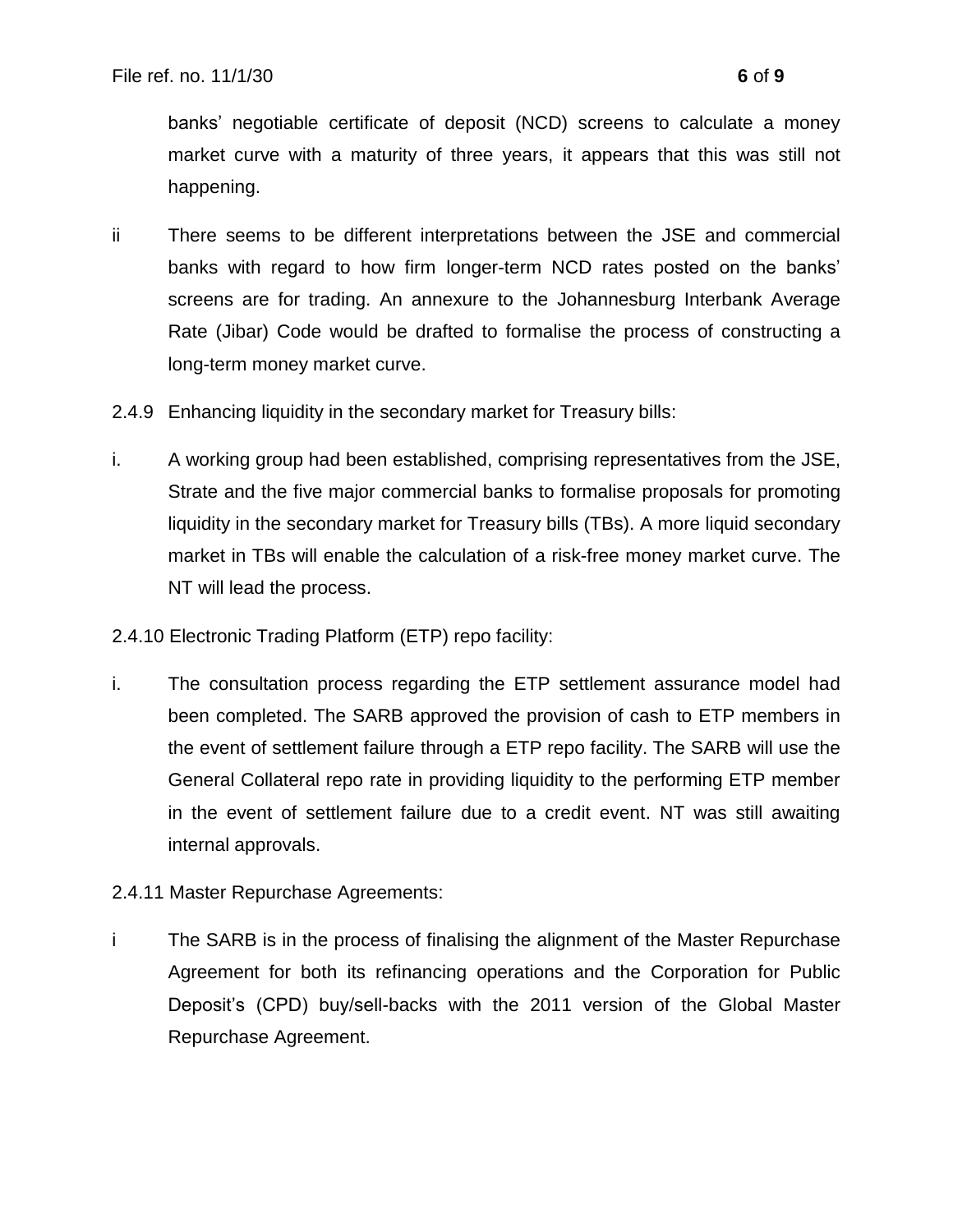#### 2.4.12 Changes to the Jibar code:

- i. In formalising the governance process of Jibar, it had been decided that the revised Jibar Code should be referred to the Financial Stability Committee (FSC) of the SARB for approval of changes to the Jibar Code proposed by the Reference Rate Overnight Committee (RROC). The updated Jibar Code will be published on the SARB's website.
- 2.4.13 Republication of Jibar:
- i The RRWG's proposal for a Jibar correction mechanism was endorsed by the FMLG. It was approved that the Jibar can be republished within 30 minutes of the initial publication when the magnitude of the error is at least 3 basis points. Once approved by RROC, the Jibar Code will be adjusted to reflect this error correction mechanism pertaining to the republication of Jibar.

#### 2.5 **Feedback from Fixed Income and Derivatives Subcommittee (FI&DS)**

- 2.5.1 The Fixed Income and Derivatives Subcommittee (FI&DS) met on 29 March 2017.
- 2.5.2 Finalisation of overnight reference rates in conjunction with the Money Market Subcommittee (MMS):
- i. The FI&DS, in conjunction with the MMS, concluded that the South African Futures Exchange (SAFEX) rate was not an appropriate reference rate as commercial banks are not able to achieve a SAFEX return on overnight collateral. However, the process of reference rate reform, which includes the establishment of a risk-free benchmark rate suitable for derivatives that will replace SAFEX, proved challenging and slow.
- 2.5.3 The impact of a net stable funding requirement (NSFR) on derivative markets and consequent impact on the real economy:
- i. As a result of the NSFR, commercial banks need to align the funding profile of derivative instruments with their maturity profile instead of relying on short-dated funding. Given that the yield curve is upward sloping, institutions will incur higher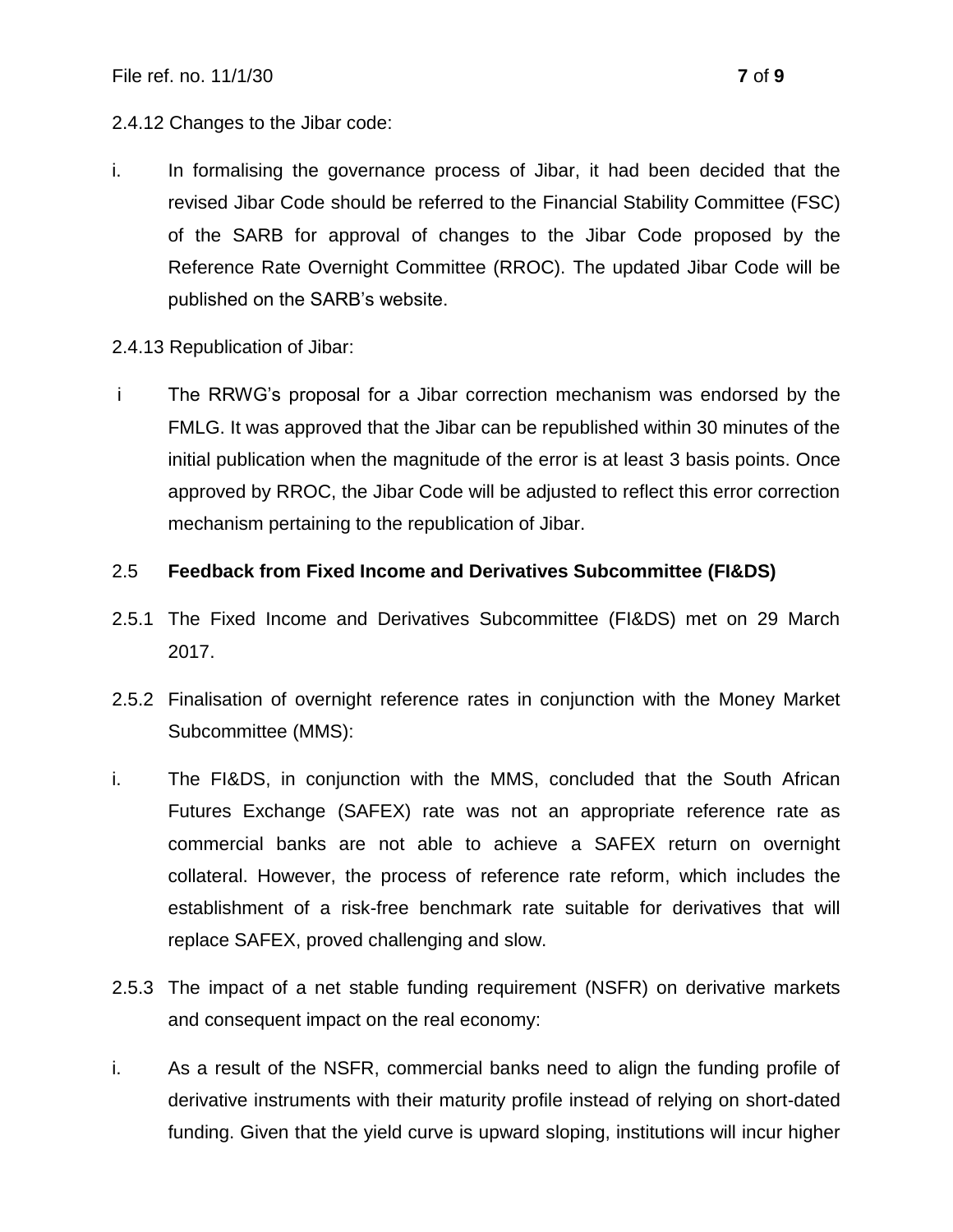funding costs on derivative instruments which they will pass on to end users such as corporates, state-owned enterprises (SOEs) and asset managers. The FI&DS will estimate the actual increase in the hedging cost and possibly lobby for leniency in the implementation of the NSFR.

- 2.5.4 Single period swaps:
- i The FI&DS is in the process of arranging discussions with the London Clearing House in order to align South Africa's forward rate agreement market to single period swaps. Thereafter, the subcommittee will engage with other market participants in order to determine a way forward.

### 2.6 **Feedback from the Foreign Exchange (FX) Subcommittee**

- 2.6.1 The Foreign Exchange (FX) Subcommittee met on 4 April 2017.
- 2.6.2 Members of the FX Subcommittee highlighted concerns on the current process of risk mitigation for the closing out of currency future positions prior to expiry, which allowed direct contact between authorised dealers. There was concern that direct contact between authorised dealers could be perceived as collusive behaviour in light of the over-the-counter (OTC) FX code of conduct. The JSE agreed to facilitate the closing out of the currency futures position prior to expiry by conducting auctions. The JSE has successfully implemented the auction process for the close out of currency futures positions.

## 2.7 **Feedback on progress in implementing the ETP project for the South African government bond market**

- 2.7.1 Draft documents on the ETP for the government bond market have been circulated and finalisation is required on the settlement assurance model, the calculation of margins and the settlement model.
- 2.7.2 The implementation of the ETP is scheduled for September/October 2017.

### 2.8 **Additional item**

2.8.1 The possible settlement of US dollar through SAMOS would be investigated.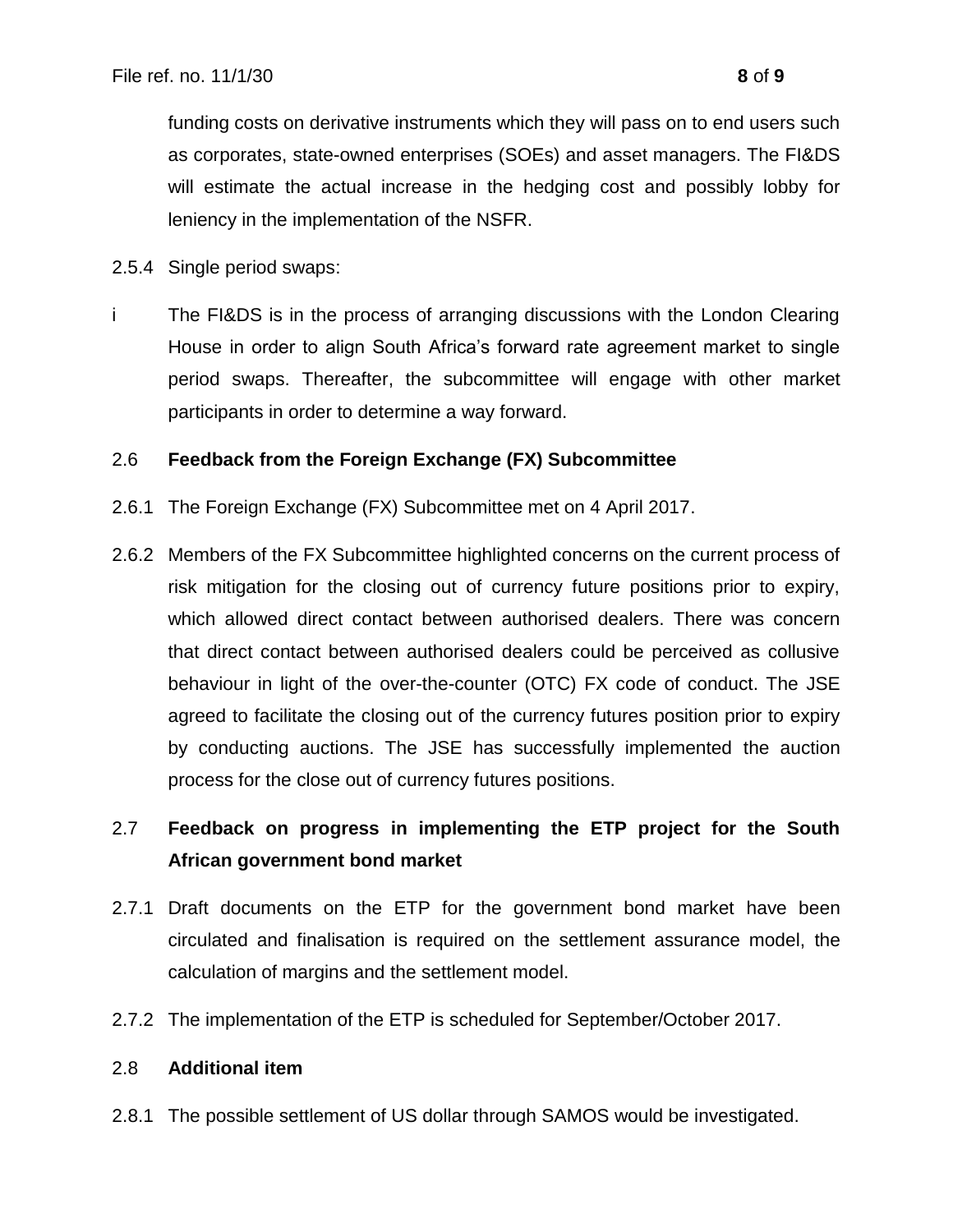Enquiries:

Mr E Makgopa

Edwin.Makgopa@resbank.co.za

### Secretariat of the FMLG

# **Attendance of the FMLG meeting on 10 May 2017**

| <b>Members who attended</b>           | <b>Apologies from members</b> |
|---------------------------------------|-------------------------------|
| Daniel Mminele (Chairperson), SARB    | Leon Myburgh, SARB            |
| Edwin Makgopa, (Secretariat of the    | Tim Masela, SARB              |
| FMLG), SARB                           | Muneer Ismail, IBA            |
| Taalya Phekun, SARB                   | Clive Sindelman, Investec     |
| Callie Hugo, SARB                     | Anthony Julies, NT            |
| Zafar Parker, SARB                    | Roy Havemann, NT              |
| Linda Motsumi, SARB                   | Andrew Hall, Standard Bank    |
| Edward Leach, SARB                    |                               |
| Garth Klintworth, Absa Capital        |                               |
| Deon Raju, Absa Capital               |                               |
| Yeshveer Koobair, Absa Capital        |                               |
| Andries du Toit, FirstRand/RMB        |                               |
| Theo Thomas, FirstRand/RMB            |                               |
| Brett Landman, IBA                    |                               |
| Lourens van Rensburg, <b>Investec</b> |                               |
| David Gracey, Investec                |                               |
| Johan Redelinghuys, NT                |                               |
| Mampho Modise, NT                     |                               |
| Vukile Davidson, NT                   |                               |
| James Glover, Nedbank                 |                               |
| George Kerby, Nedbank                 |                               |
| David Kinsey, Standard Bank           |                               |
| Paul Burgoyne, Standard Bank          |                               |
|                                       |                               |
|                                       |                               |
|                                       |                               |
|                                       |                               |